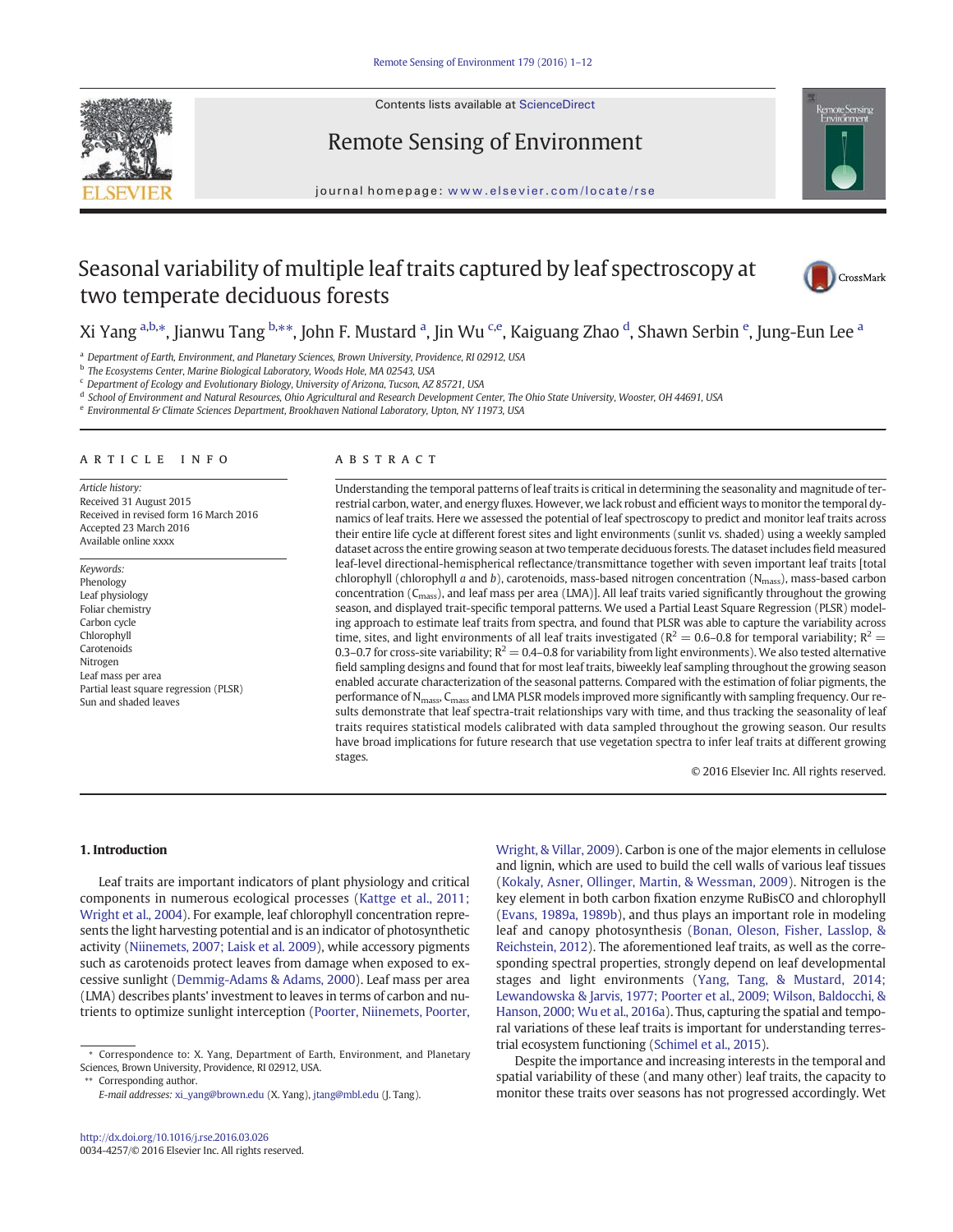chemical analysis of these leaf traits is considered to be the standard method, yet the destructive and time-consuming protocols do not allow for rapid and repeated sampling of some traits. On the other hand, field spectroscopy can augment traditional approaches, and allows for repeated sampling of the same leaves and thus tracking time-sensitive changes such as frost damage (Asner & Martin, 2008; Couture, Serbin, & Townsend, 2013; Serbin, Singh, McNeil, Kingdon, & Townsend, 2014). Although spectroscopic approaches are promising, many previous efforts have only focused on mature sunlit leaves (e.g., Asner & Vitousek, 2005; Ustin, Roberts, Gamon, Asner, & Green, 2004; Wicklein et al., 2012; but see Sims and Gamon (2002)) and have not explored the ability of leaf spectral properties to track the continuous and developmental changes of leaf traits throughout the growing season. The temporal dimension of the spectra-trait relationship has mostly focused on leaf chlorophyll concentration (Belanger, Miller, & Boyer, 1995; Dillen, de Beeck, Hufkens, Buonanduci, & Phillips, 2012; Shen, Chen, Zhu, & Tang, 2009; Zhang et al., 2007), while it is largely unknown for other important leaf traits like nitrogen, carbon, and LMA. Moreover, the availability of high temporal resolution (~weekly) datasets on important leaf traits and spectra is limited. These data would be very useful for assessing the utility of leaf spectral properties (i.e. reflectance) for estimating the temporal variability of leaf traits, as well as scaling to broader regions and informing process modeling activities.

Leaf traits not only change with time, but also with the light environments, such as moving from sun-lit to shaded light conditions and the commensurate changes in microclimate which also affect leaf traits (Ellsworth & Reich, 1993; Niinemets, 2007; Wu et al., 2016b), as a consequence of underlying fundamental evolutionary and ecophysiological constraints (Terashima, Miyazawa, & Hanba, 2001). For example, shaded leaves display lower chlorophyll a to b ratio and higher LMA compared with sunlit leaves (Niinemets, 2007). This variation in the vertical domain can be as much as the trait variation across space (Serbin et al., 2014). As such, it is important to not only explore trait variation across sites but also as in the vertical canopy light gradients to better capture ecosystem responses to global change.

Three categories of methods to estimate leaf traits from leaf spectral properties (i.e., reflectance and transmittance) are spectral vegetation indices (SVIs), statistical inversion methods exploiting the full wavelength (400–2500 nm), and leaf radiative transfer models like PROSPECT (Jacquemoud & Baret, 1990), which are limited to only a few leaf traits (do not include carbon and nitrogen) and thus are not the focus of this study. SVIs are typically calculated using the reflectance from two or three wavelengths (Huete et al., 2002; Richardson, Duigan, & Berlyn, 2002; Sims & Gamon, 2002). With proper calibration across a diverse range of vegetation types, SVIs can yield relatively robust models (Féret et al., 2011). Statistical methods such as Partial Least Square Regression (PLSR) modeling have become more popular in recent decades with the availability of high spectral resolution observations and increasing computational power (Asner & Martin, 2008; Couture et al., 2013; Wold, Sjöström, & Eriksson, 2001). Although both being widely used, these methods have not been thoroughly assessed, especially with respect to the robustness of PLSR models across time and different light environments (but see Serbin et al., 2014).

Here our primary goal was to assess the ability of leaf optical properties to track temporal variability of a suite of leaf traits across sites and different light environments. To explore this we collected a dataset of ~weekly-sampled leaf traits [including total chlorophyll (and chlorophyll a and b), carotenoids, mass-based nitrogen concentration  $(N<sub>mass</sub>)$ , mass-based carbon concentration  $(C<sub>mass</sub>)$ , and LMA] along with in situ directional-hemispherical reflectance/transmittance during the growing season at two temperate deciduous forests. We first present the temporal variations of leaf traits and spectra, and then highlight the ability of leaf spectra to track temporal variability of leaf traits. We investigate the robustness of the PLSR across season, sites, and light environments. We further explore the optimal field sampling strategy. We conclude by discussing the broad implications of our study.

#### 2. Study area and methods

#### 2.1. Study sites

Our field sampling was conducted in two temperate deciduous forests located in the northeastern United States. The first site, on the island of Martha's Vineyard (MV, 41.362N, 70.578W), is a white oak (Quecus alba) dominated forest with a stand age of 80–115 years after natural recovery from abandoned cropland and pasture (Foster, Hall, Barry, Clayden, & Parshall, 2002). Mean annual temperature is 10 °C, and annual precipitation is about 1200 mm from 1981 to 2010 (Yang et al., 2014). The second site, in Harvard Forest (HF, 42.538N, 72.171W), has two dominating deciduous tree species: red oak (Quercus rubra) and red maple (Acer rubrum), with a few scattered yellow birch (Betula alleghaniensis). The forest age is 70–100 years. The annual mean temperature is about 7.5 °C (Wofsy et al., 1993), and the annual precipitation is 1200 mm. Remote sensing studies suggested that the start of season in Martha's Vineyard was about 10–20 days later than that of HF (Fisher & Mustard, 2007; Yang, Mustard, Tang, & Xu, 2012).

#### 2.2. Measurements of leaf spectral properties and traits

We conducted two field campaigns to collect leaf traits at the sites in Martha's Vineyard and Harvard Forest, respectively. In 2011, weekly (biweekly in August) sampling of leaves throughout the growing season (June–November) was conducted at the Martha's Vineyard site on three white oak trees. For each sampling period, we cut two fully sunlit branches (each having ~6 leaves) and one shaded branch using a tree pruner. The spectral properties of the leaves were immediately measured (see below). Then the leaves were placed in a plastic bag containing a moist paper towel, and all the samples were kept in a cooler filled with ice until being transferred back to the lab for further measurements. In 2012, the same weekly (biweekly from mid-July to late August) measurements in Harvard Forest were made on five individuals (two red oaks, two red maples and one yellow birch) from May to October. For each tree, two sunlit and one shaded branch were collected each time.

Directional-hemispherical leaf reflectance and transmittance were measured immediately after the sampling using a spectroradiometer (ASD FS-3, ASD Inc. Boulder, CO, USA; spectral range: 300–2500 nm, spectral resolution: 3 nm@700 nm, 10 nm@1400/2100 nm) and an integrating sphere (ASD Inc.). The intensity of light source in the integrating sphere decreases sharply beyond 2200 nm, with the signal in 2200– 2500 nm being noisy (ASD Inc., personal communications), and thus is excluded from the spectral-leaf traits analysis below.

The measured leaf traits include total chlorophyll concentration (including chlorophyll a and chlorophyll b,  $\mu$ g/cm<sup>2</sup>), carotenoids ( $\mu$ g/cm<sup>2</sup>), leaf mass per area (LMA, g/m<sup>2</sup>), nitrogen concentration by mass (N<sub>mass</sub>, %), and carbon concentration by mass ( $C_{\text{mass}}$ , %). Each branch was divided into two subsets. One subset was used to measure pigment concentrations. To measure the chlorophyll and carotenoids concentration, three leaf discs ( $\sim 0.28$  cm<sup>2</sup> each) were taken from each leaf using a hole puncher, and then ground in a mortar with 100% acetone solution and MgO (Asner, Martin, Ford, Metcalfe, & Liddell, 2009). After an 8-minute centrifugation, the absorbance of the supernatant was measured using a spectrophotometer (Shimadzu UV-1201, Kyoto, Japan). Chlorophyll a, b and carotenoids concentrations were calculated using the readings from 470, 520, 645, 662 and 710 nm (Lichtenthaler & Buschmann, 2001). The other subset (3 leaves) was scanned using a digital scanner (EPSON V300, EPSON, Long Beach, CA, USA), and oven-dried (65 °C) for at least 48 h for quantification of leaf dry mass. LMA was calculated based on the following equations:

 $LMA = W_{dry}/A_{leaf}$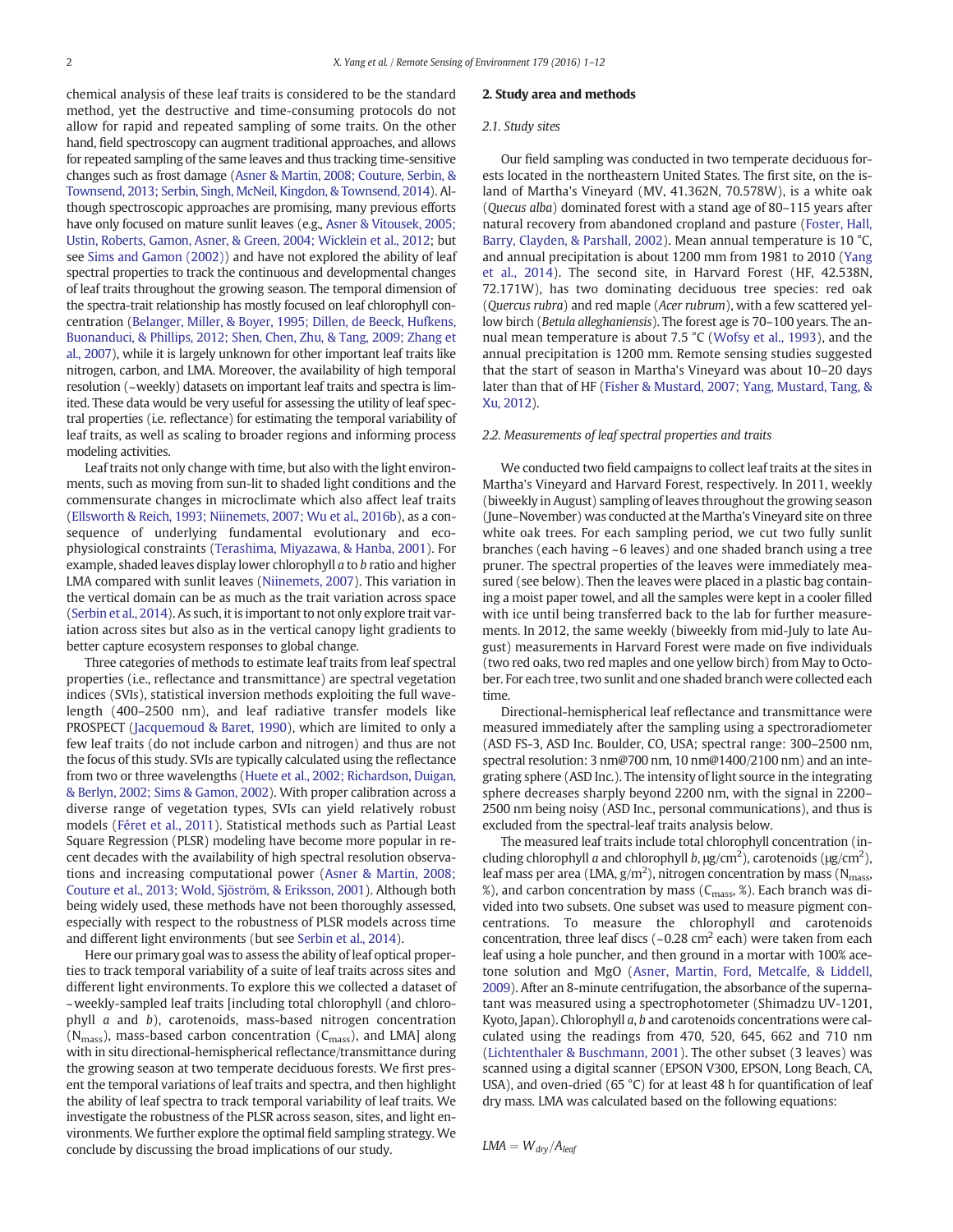#### Table 1

Simple vegetation indices (SVI) used in this study. These indices were calibrated using extensive datasets (Féret et al., 2011). Leaf traits were calculated based on a polynomial relationship: leaf trait =  $a \times index^2 + b \times index + c$ .

| Leaf traits               | Index                                                                                                                                                                                            | Coefficients               |                           |                                 |
|---------------------------|--------------------------------------------------------------------------------------------------------------------------------------------------------------------------------------------------|----------------------------|---------------------------|---------------------------------|
|                           |                                                                                                                                                                                                  |                            |                           |                                 |
| Car (ug/cm <sup>2</sup> ) | Chl ( $\mu$ g/cm <sup>2</sup> ) $(R_{780} - R_{712})/(R_{780} + R_{712})$<br>$(R_{800} - R_{530})/(R_{800} + R_{530})$<br>LMA (g/cm <sup>2</sup> ) $(R_{1368} - R_{1722})/(R_{1368} + R_{1722})$ | 40.65<br>8.09<br>$-0.1004$ | 121.88<br>11 18<br>0.1286 | $-0.77$<br>$-0.38$<br>$-0.0044$ |

where  $W_{dry}$  is leaf dry mass weight,  $A_{leaf}$  is the leaf area calculated from the scanned leaf using ImageJ (Schneider, Rasband, & Eliceiri, 2012). Dried leaves were then ground and analyzed for  $N_{mass}$  and  $C_{mass}$  with a CHNS/O analyzer (FLASH 2000, Thermo Scientific, Waltham, MA, USA).

#### 2.3. Methods to estimate leaf traits using leaf spectral properties

We used two categories of methods to estimate leaf traits based on leaf spectral properties: vegetation indices that utilize the reflectance from two wavelengths, and statistical methods that exploit the information from the full leaf spectrum.

Based on extensive datasets from various types of biomes and plants, Féret et al. (2011) established polynomial relationships between SVIs and total chlorophyll concentration, carotenoids and LMA (Table 1). We also obtained the best estimate of a, b, and c using our own dataset (see below for the division between training and validation dataset).

The second category of methods essentially is to build multivariate linear regression models between leaf spectra and leaf traits (Zhao, Valle, Popescu, Zhang, & Mallick, 2013):

#### $y = X \cdot \beta + \varepsilon$

where **y** is an n-by-1 matrix of leaf traits (n equals to the number of leaf samples). X is an n-by-m matrix (m equals the number of bands from each spectrum, and thus in this study  $m = 1801$ : from 400 to 2200 nm).  $\varepsilon$  is the n-by-1 estimation error that is to be minimized. PLSR modeling can be used to develop the best model for the given dataset while avoid over-fitting (Asner & Martin, 2008; Serbin et al., 2014). The numbers of independent factors used in the regression were determined by minimizing the Prediction Residual Error Sum of Squares (PRESS).

The above leaf traits and spectra from two sites were combined as one single dataset. To test the effectiveness of PLSR on this dataset, the whole dataset is divided into two parts (70%–30%), for the training and validation of PLSR, respectively. We used the Kennard-Stone algorithm to select the training subset that provides a uniform coverage of the whole dataset (Kennard & Stone, 1969). The training dataset was used to optimize the regression model parameters  $(\beta)$ , and then the validation dataset was used to test and evaluate the PLSR models. Evaluation statistics include the  $R^2$ , Root Mean Square Error (RMSE) and normalized RMSE (NRMSE), which is the RMSE divided by the range of the estimated leaf traits.

The relative importance of reflectance or transmittance at each wavelength is determined by calculating the values of variable importance on projection (VIP) (Wold et al., 2001). VIP is an indicator of the importance of each wavelength for the modeling of both leaf traits  $(y)$ and spectra  $(X)$ . Higher absolute values indicate greater importance of the corresponding wavelength. Generally, wavelengths with VIP value larger than 1 are considered being important (Mehmood, Liland, Snipen, & Sæbø, 2012).

### 2.4. Robustness of PLSR models and scenarios for field sampling design

To examine the robustness of PLSR models across time, light environment, and sites, we designed the following scenarios. In all scenarios, we used leaf traits and spectra of a subset of the whole dataset (e.g., leaf samples that are collected during only a certain period of time, or a certain level of light environment) to train PLSR models, and tested the performance of the models against the whole dataset.

For this we created five scenarios to examine how the timing of leaf sampling affects predictability of seasonality of leaf traits. Leaf traits and spectra in the first three scenarios were sampled only for the spring, summer, and fall, respectively. We defined these three seasons based on variations in total chlorophyll concentration: days before total chlorophyll reached a plateau in the mid-season were defined as spring; days when total chlorophyll started to decrease were defined as fall; and between spring and fall, days were defined as summer. The last two scenarios were that leaf traits and spectra were sampled monthly or biweekly (instead of weekly as in the full dataset). We then use the PLSR trained with leaf samples in the above scenarios to predict the leaf traits of the entire dataset. There are two reasons to choose the whole dataset for validation: 1) the whole dataset captures the temporal variability of leaf traits, which is the goal of this test and 2) it is necessary to have the same validation dataset to compare the performance of these five scenarios. Performance of these sampling strategies was measured by calculating the RMSE and  $\mathbb{R}^2$ .

Finally, we also explored our capacity to develop a generalized approach for capturing seasonality in leaf traits with spectral observations. Two tests were conducted to examine the robustness of PLSR models at different light environment and sites. Test 1 used sunlit leaf traits and spectra to train a PLSR model, which was then used to predict shaded leaf traits with corresponding spectra. We then switched the training and validation datasets so that shaded leaves were used to train PLSR model while sunlit leaves were used to validate. Test 2 divided the entire dataset into two subsets by geographic location. For example, we used Martha's Vineyard dataset to calibrate the model, and Harvard Forest dataset to validate, and vice versa.

#### 3. Results

### 3.1. Temporal and spatial variability of leaf traits

All leaf traits displayed significant temporal variations throughout the growing seasons (Figs.1 and 2). Overall, pigments from both sites displayed similar bell-shaped trajectories, despite being sampled from different species and locations within the canopy. Chlorophyll concentration rapidly increased from  $\sim$  10  $\mu$ g/cm<sup>2</sup> at the beginning of the season, and then stabilized around  $\sim$  50 μg/cm<sup>2</sup> and  $\sim$  40 μg/cm<sup>2</sup> in Martha's Vineyard and Harvard Forest, respectively, during the summer followed by a decline in the fall to values similar to the beginning of the season prior to leaf abscission. The Harvard Forest samples were collected from three different species, and showed much larger variability compared with Martha's Vineyard, especially for the shaded leaves (Fig.1e–h). The carotenoids concentration was  $\sim$  3  $\mu$ g/cm<sup>2</sup> at the beginning/end of the season and  $\sim$  10  $\mu$ g/cm<sup>2</sup> at the peak season. The total chlorophyll concentration relative to the carotenoids concentration (Chl/Car) increased during the early seasons. In the fall, though both chlorophyll and carotenoids decreased, Chl/Car decreased steadily, as a result of faster decline of chlorophyll relative to the carotenoids (Fig. S1a).

The remaining three leaf traits (LMA, N<sub>mass</sub>, and C<sub>mass</sub>) displayed different seasonal patterns compared with leaf pigments (Fig. 2). For example, LMA rapidly increased in the spring, but showed only a minor decline by the end of the measurement period.  $N_{mass}$  was higher ( $\sim$ 4– 5%) at the start of the season, and remained stable around 2% during the summer, followed by ~1% decrease in the fall, presumably caused by nitrogen resorption (Eckstein, Karlsson, & Weih, 1999). Similar to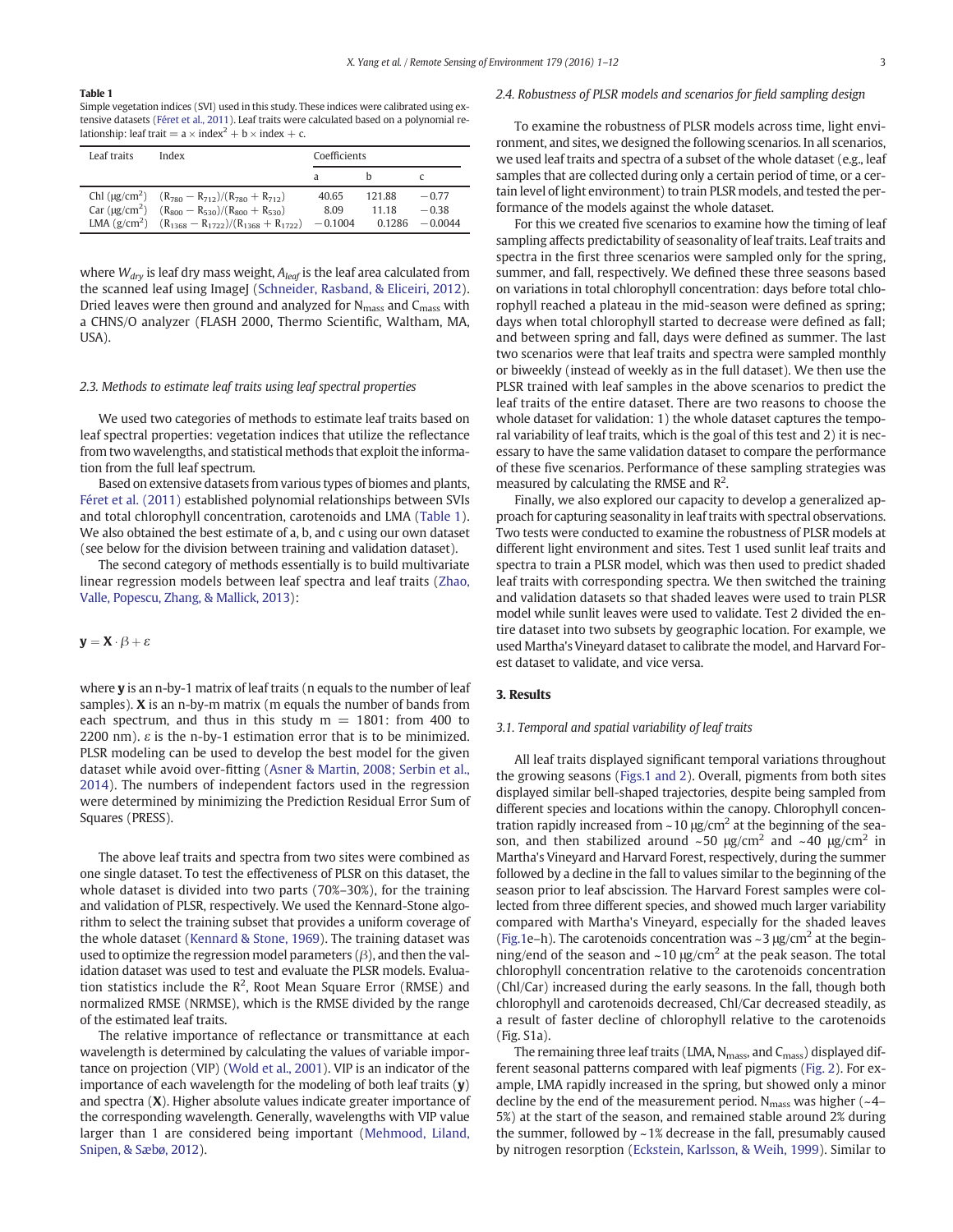

Fig. 1. Seasonal patterns of pigments of sunlit (filled) and shaded (open) leaves from two deciduous forests. Martha's Vineyard, year 2011: (a) Total chlorophyll; (b) chlorophyll a; (c) chlorophyll b; (d) carotenoids. Harvard Forest year 2012: (e) Total chlorophyll; (f) chlorophyll a; (g) chlorophyll b; (h) carotenoids. Each dot is the mean value of all the samples collected that day. Error bars are standard deviations.

LMA, C<sub>mass</sub> accumulated 2-4% in the spring and stabilized for the rest of the growing seasons around 50%. The rapid increase of LMA in the spring was accompanied by a similar increase of  $C_{\text{mass}}$  and decrease of  $N<sub>mass</sub>$ , which all ended at the same time (DOY ~194 in Martha's Vineyard, and DOY ~170 in Harvard Forest).

Mean annual values of leaf traits from Martha's Vineyard were significantly different from those at Harvard Forest (Table 2). For example, leaf chlorophyll in Martha's Vineyard is 5.64  $\mu$ g/cm<sup>2</sup> (17.5%) higher than that from Harvard Forest ( $p < 0.0001$ ). LMA in Martha's Vineyard showed much larger variation than that from Harvard Forest, and the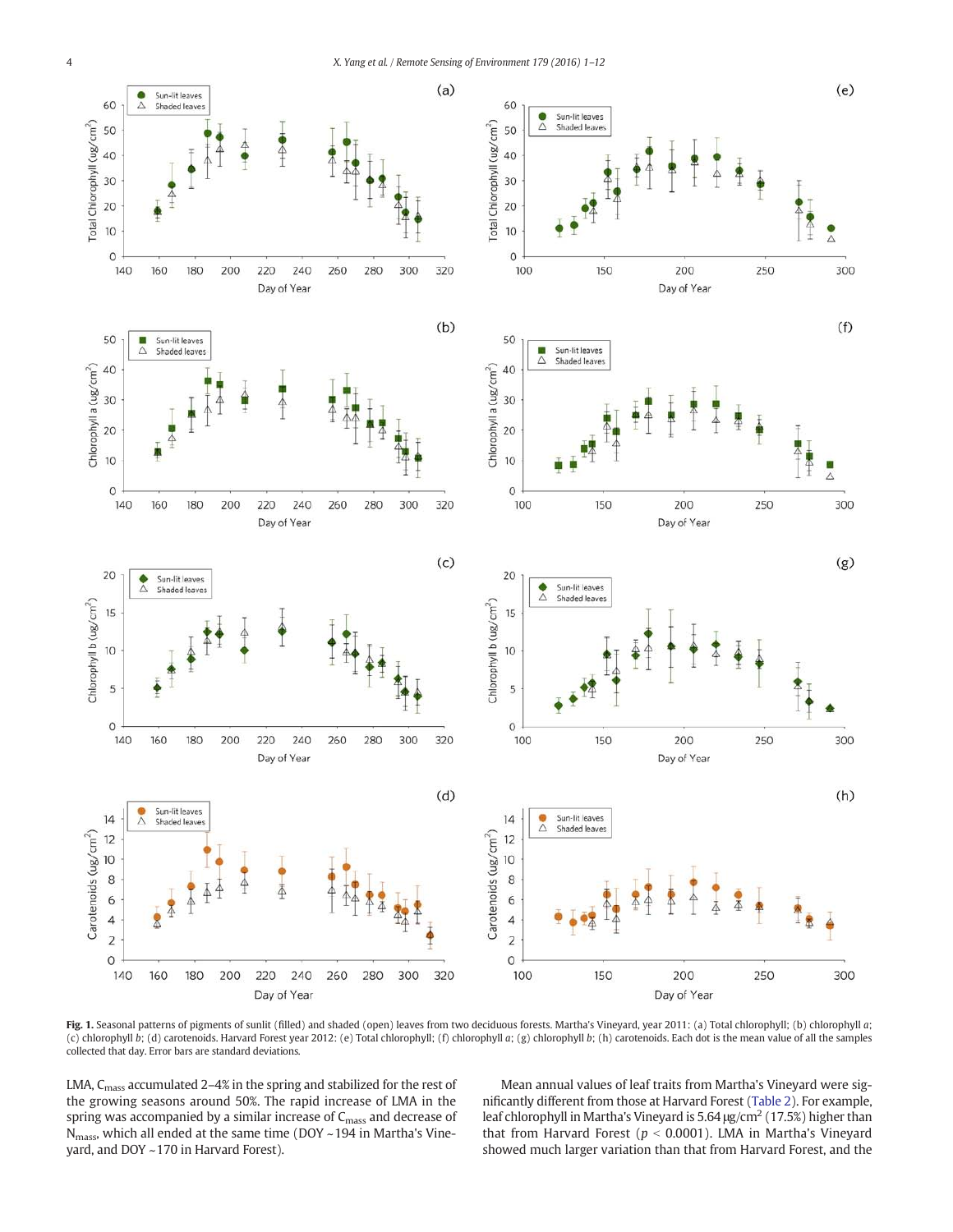

Fig. 2. Seasonal patterns of biochemical and biophysical properties of sunlit (filled symbols) and shaded (open symbols) leaves from two deciduous forest sites. Martha's Vineyard, year 2011: (a) Leaf mass per area (LMA); (b) mass-based nitrogen concentration (N<sub>mass</sub>); (c) mass-based carbon concentration (C<sub>mass</sub>). Harvard Forest, year 2012: (d) LMA; (e) N<sub>mass</sub>; (f) C<sub>mass</sub>. Each dot is the mean value of all the samples collected that day. Error bars are standard deviations.

mean LMA was 39.85  $g/m^2$  (37.5%) higher than that from Harvard Forest. Similar situation applies to all other leaf traits except for  $C<sub>mass</sub>$  for which the value at Harvard Forest were higher than that at Martha's Vineyard.

Sunlit leaves contained more total chlorophyll and carotenoids (Fig. S2) and the carotenoids to the total chlorophyll ratio was significantly higher for sun-lit leaves comparing with shaded leaves (MV,  $p < 0.0001$ ; HF,  $p = 0.0182$ ). Chlorophyll  $a/b$  was also significantly larger for sunlit leaves in both sites (MV,  $p < 0.0001$ ; HF,  $p < 0.0001$ ). Similarly, LMA and  $C_{\text{mass}}$  values were significantly higher in the sun-lit leaves

### Table 2

Annual mean values and standard deviation of leaf traits at two sites: MV, Martha's Vineyard, and HF, Harvard Forest (stars indicate the p-values of t-test between the values of leaf traits from two sites).

| Leaf traits           | Units                   | MV             | HF            |
|-----------------------|-------------------------|----------------|---------------|
| Total Chl***          | $\mu$ g/cm <sup>2</sup> | 31.74 (12.17)  | 26.19 (9.29)  |
| Chl $a^{**}$          | $\mu$ g/cm <sup>2</sup> | 23.19 (8.81)   | 18.92 (6.70)  |
| Chl $b^{**}$          | $\mu$ g/cm <sup>2</sup> | 8.70 (3.31)    | 7.48 (2.73)   |
| $Car**$               | $\mu$ g/cm <sup>2</sup> | 6.16(2.28)     | 5.59(1.33)    |
| $N_{mass}$ **         | % (unitless)            | 2.17(0.50)     | 2.03(0.50)    |
| $C_{\text{mass}}$ *** | % (unitless)            | 48.34 (1.24)   | 51.12 (0.87)  |
| $LMA***$              | g/m <sup>2</sup>        | 106.29 (45.04) | 66.44 (15.56) |

\*\*\*  $p < 0.0001$ . \*\*  $p < 0.01$ .

versus shaded foliage, with the only exception of N<sub>mass</sub>, in which both sun-lit and shaded leaves were indistinguishable throughout the two seasons (Fig. 2b).

A linear regression analysis highlighted various levels of correlation among leaf traits (Fig. 3). Close correlation was found among leaf pigments: total chlorophyll concentration was highly correlated with carotenoids concentration ( $R^2 = 0.85$ ), suggesting a tight coupling among those pigments throughout the growing season despite the faster decrease of chlorophyll concentration during the senescence (Fig. S1). For the entire dataset (across all sunlit and shaded leaves from different species),  $N_{\text{mass}}$  was weakly correlated with pigments. LMA showed positive correlation with all pigments while a negative correlation was observed with N<sub>mass</sub> and C<sub>mass</sub>.

## 3.2. Seasonal variability of leaf spectral properties

The full leaf reflectance and transmittance spectrum showed significant variability in both amplitude and shape (Fig.4). The visible (VIS, 400–700 nm) and near infrared (NIR, 700–1000 nm) changed dramatically throughout the season, while shortwave infrared (SWIR 1000– 2500 nm) was relatively stable. Data from Martha's Vineyard showed larger variability in NIR compared to Harvard Forest.

The R, G, and B reflectance at both sites showed a U-shape pattern (Fig. S3a, S3c): all of them decreased in the beginning of the season; and increased in the end of the season after a stable summer. The NIR from Martha's Vineyard showed a consistent decline in the mid-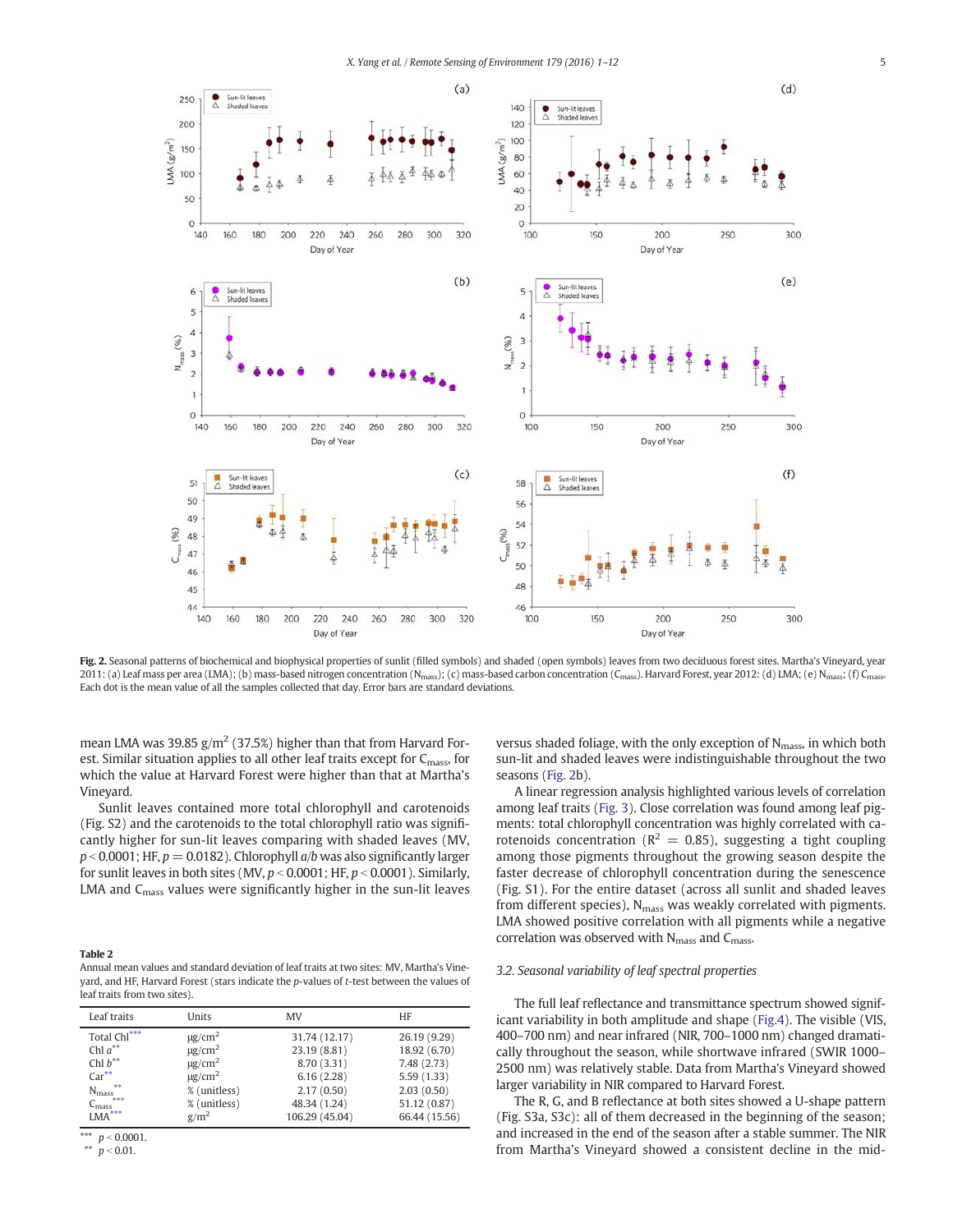

Fig. 3. Correlation matrix of all the leaf traits. Histograms of each leaf traits are on the diagonal positions. Number on each subplot indicates  $R^2$  (Red means  $p < 0.05$ ). See Table 2 for units.

summer and then increased in the fall, while the NIR from Harvard Forest was relatively stable throughout the season. Leaf transmittance at each band had similar patterns as the reflectance (Fig. S3b, S3d).

## 3.3. Comparisons of methods of leaf traits estimation

We compared two categories of methods to estimate leaf traits from leaf spectra. Overall, PLSR consistently outperformed the SVIs in estimating leaf traits, showing an improved performance when the SVIs were trained by the original datasets or our own dataset (Table 3). The PLSR models using leaf reflectance (PLSRref hereafter) had slightly better performance compared with those using leaf transmittance ( $PLSR<sub>tra</sub>$  hereafter) when assessed with the independent dataset. For different leaf traits, the performance of these methods varied, as described in details below.

Leaf chlorophyll from the validation dataset was well estimated by PLSR<sub>ref</sub> (Fig.5.  $R^2 > 0.70$  and NRMSE < 10%). The SVI for chlorophyll showed slightly larger prediction error  $(-0.5 \mu g/cm^2$  larger) compared



Fig. 4. Examples of leaf directional-hemispherical reflectance and transmittance measured on (a, b) Martha's Vineyard and in (c, d) Harvard Forest.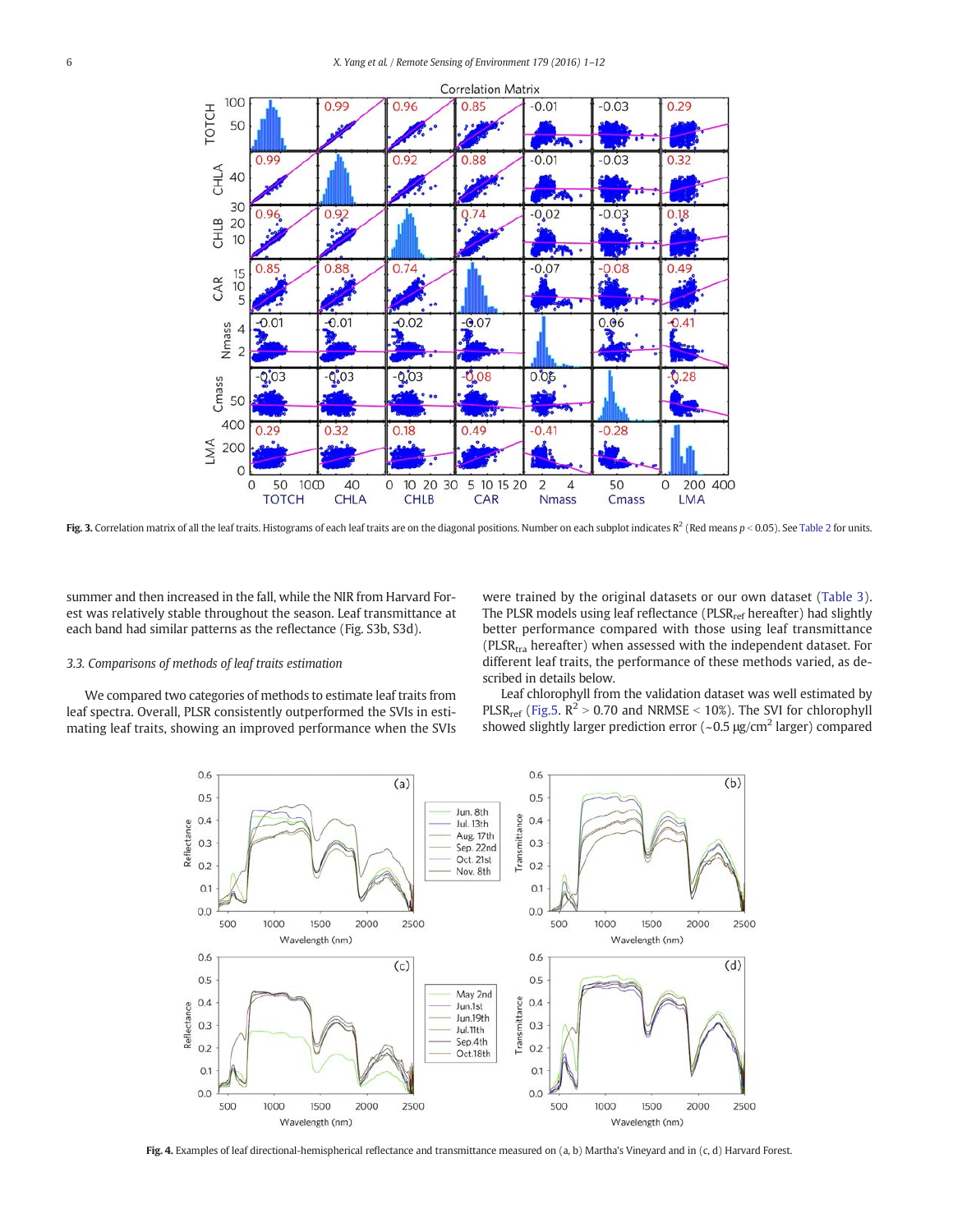#### Table 3

Comparisons among methods in terms of the goodness-of-fit (RMSE, NRMSE and  $R^2$ ) for the dataset at both Martha's Vineyard and Harvard Forest. PLSR<sub>ref</sub> indicates models using reflectance dataset to predict leaf traits.  $PLSR_{tra}$  indicates models using transmittance dataset to predict leaf traits.

| Leaf traits                                                                                    | RMSE (NRMSE)                           |                                  |                                                      | $R^2$                                                |                                        |                                  |                              |                              |
|------------------------------------------------------------------------------------------------|----------------------------------------|----------------------------------|------------------------------------------------------|------------------------------------------------------|----------------------------------------|----------------------------------|------------------------------|------------------------------|
|                                                                                                | Simple indices<br>(Féret et al., 2011) | Simple indices<br>(this dataset) | PLSR <sub>ref</sub>                                  | PLSR <sub>tra</sub>                                  | Simple indices<br>(Féret et al., 2011) | Simple indices<br>(this dataset) | PLSR <sub>ref</sub>          | $PLSR$ <sub>tra</sub>        |
| Total Chl $(\mu g/cm^2)$<br>Chl a $(\mu g/cm^2)$<br>Chl b $(\mu g/cm^2)$<br>Car $(\mu g/cm^2)$ | 5.93<br>1.53                           | 6.04<br>1.54                     | 5.48(0.09)<br>3.99(0.09)<br>1.62(0.07)<br>1.07(0.08) | 5.62(0.10)<br>4.14(0.09)<br>1.82(0.08)<br>1.20(0.09) | 0.71<br>0.39                           | 0.71<br>0.40                     | 0.73<br>0.73<br>0.66<br>0.71 | 0.64<br>0.68<br>0.58<br>0.68 |
| $N_{mass}$ (%)<br>$C_{\text{mass}}(\%)$<br>LMA $(g/cm^2)$                                      | 40.6                                   | 39.7                             | 0.22(0.05)<br>0.93(0.07)<br>18.11 (0.08)             | 0.24(0.05)<br>0.95(0.07)<br>19.01 (0.09)             | 0.20                                   | 0.19                             | 0.63<br>0.63<br>0.85         | 0.54<br>0.71<br>0.79         |

with PLSR<sub>ref</sub> and PLSR<sub>tra</sub> (Table 3). The two components of chlorophyll (Chl  $a$  and  $b$ ) were also well captured by the PLSR<sub>ref</sub> approach with NRMSE <  $10\%$  and R<sup>2</sup> of 0.73 and 0.66 respectively. Similarly, carotenoids were estimated relatively well by  $PLSR_{ref}$  and  $PLSR_{tra}$  ( $R^2 > 0.65$ ) but the SVI for carotenoids had 30% higher RMSE comparing with PLSR<sub>ref</sub>.

Nmass was well captured by leaf spectra especially with the reflectance dataset (Fig.5.  $R^2 > 0.6$  and NRMSE < 5%). Similarly, both PLSR<sub>ref</sub> and PLSR<sub>tra</sub> explained ~60% of the variance in C<sub>mass</sub> ( $R^2 > 0.6$  and NRMSE  $<$  7%). PLSR also displayed a strong capacity to predict LMA  $(R^2 = -0.80$  and NRMSE < 9%), where the SVI for LMA could not capture  $>$  20% of the variation in LMA and had more than double the RMSE of  $PLSR<sub>ref</sub>$  mainly due to a saturation effect (data not shown).

The VIP values of PLSR show the relative importance of each wavelength in predicting leaf traits (Fig.6). Visible and near-infrared wavelengths were important to the prediction of leaf pigments; there are three peaks (400, 550 and 730 nm) that are related to the chlorophyll absorption in the red (620–750 nm) and blue (400–450 nm), and reflection in the green (495–570 nm). The two components of chlorophyll  $(a$  and b) were also mainly contributing to the red/NIR region (600– 750 nm), and the main contributing bands for chl b shifted towards green comparing to those for chl a (Fig. 6b and 6c) (Ustin et al., 2009). Carotenoids have a similar VIP curve comparing with the chlorophyll, with one distinction: the VIP values for carotenoids between 650 nm and 700 nm are relatively higher to those of chlorophyll.

Compared with the pigments,  $N_{mass}$ ,  $C_{mass}$  and LMA have relatively smooth VIP curves. For N<sub>mass</sub>, wavelengths around 700 nm and beyond 1900 nm are important to the prediction of  $N<sub>mass</sub>$ , presumably because the visible region is controlled by pigments and nitrogen is an important component in leaf pigments, and the SWIR region near 2000 nm is controlled by protein absorption features (Kokaly et al., 2009). Both C<sub>mass</sub> and LMA were related to the leaf structure and were largely contributing to the reflectance at NIR and SWIR.

# 3.4. Robustness of the PLSR approach across time, sites and light environment

We examined the performance of the  $PLSR_{ref}$  models under five scenarios where different sampling strategies were applied. The performance of the PLSR models generally improved in the order of spring, fall, summer, monthly, and biweekly (Table 4). As expected, more sampling throughout the season (and the increasing size and representativeness of the calibration dataset) increased  $\mathbb{R}^2$  and reduced RMSE. When comparing the three seasons, summer-only sampling yielded higher model performance relative to the other two scenarios, yet the improvements from scenarios 2 (summer-only) to scenario 4 (monthly) were not as obvious for pigments as  $N_{\rm mass}$ ,  $C_{\rm mass}$  and LMA. Sampling scenario 5 (biweekly) largely improved the performance of PLSR, especially for  $N_{mass}$  and  $C_{mass}$  ( $R^2$  increased from <0.4 to ~0.6).

Examining the seasonal patterns of predicted and observed leaf traits revealed time-dependent performance of each scenario. In spring-only scenario where leaf samples only from the spring were

used for PLSR calibration, all leaf traits during the first four weeks of the growing seasons were well estimated. However, fall season leaf traits were overestimated except for LMA in Martha's Vineyard (Fig. S4m). By contrast, in the fall-only scenario, spring and summer leaf traits were underestimated except for C<sub>mass</sub> (Fig. S5k). Summeronly scenario showed a better ability to capture the seasonal patterns of leaf traits, only underestimated the N<sub>mass</sub> peak in the early spring at Harvard Forest (Fig. S6j). The monthly sampling scenario improved estimation of all leaf traits, in which the improvement on estimating LMA was the most obvious ( $\mathbb{R}^2$  from 0.26 in the summer case to 0.76 in the monthly sampling case, Fig. S7m, S7n). Biweekly sampling scenario appeared to produce a satisfactory result for all the leaf traits studied here (Fig. S8).

PLSR<sub>ref</sub> models trained using sunlit leaves explain 35%-70% of the variability in shaded leaves with highest  $R^2$  for pigments while lowest  $R^2$  for C<sub>mass</sub> (Fig. S9, Table S1). However, PLSR<sub>ref</sub> was less accurate for leaf traits like LMA in terms of RMSE (Fig. S10 m), for which the difference between sun-lit and shaded leaves was significant (Fig. 2). Similarly, PLSR<sub>ref</sub> models trained with shaded leaves were able to predict the sunlit leaf traits, but with lower model performance compared to when trained with sunlit foliage. Depending on the leaf traits, the variability explained by PLSR ranges from 35% to 70% (Fig. S10m).

PLSR<sub>ref</sub> models trained using data from Harvard Forest (Test 1) were able to capture 60–70% of variability of the pigments from Martha's Vineyard, except for N<sub>mass</sub> and C<sub>mass</sub> (Table 5). Similar results were obtained from PLSR<sub>ref</sub> trained using Martha's Vineyard data (Test 2) and validated with Harvard Forest data. VIP values for pigments in Test 1 were similar to those from Test 2. This is in stark contrast with VIP values for Nmass, Cmass, and LMA from both experiments. The locations of important wavelengths were quite different between two tests (Fig. S11).

#### 4. Discussion

#### 4.1. Can we track the seasonality of leaf traits using leaf spectroscopy?

Here we show that the seasonal variability of leaf traits can be well captured with leaf spectroscopy approaches (Fig.5, Table 3). All leaf properties (seven leaf traits and leaf spectra) display seasonal dynamics that are also related to the location and microclimate (i.e., sunlit vs. shaded, and the accompanying changes in humidity and temperature). The PLSR models explain 60%–80% of variability of these leaf traits in our study, supporting the hypothesis that leaf spectra can capture the seasonal variability of leaf traits. Indeed, each leaf trait has its own spectral fingerprint (Curran, 1989; Kokaly et al., 2009), as we have seen from the VIP values of PLSR models (Fig.6). Patterns of VIP values were similar to previous studies (Asner et al., 2009; Serbin et al., 2014) and consistent with our understandings of leaf physiology (Ustin et al., 2009). This is an important result as collecting leaf spectra is much more timeefficient than traditional approaches and allows for repeated sampling of the same leaves throughout the season. SVIs can be an alternative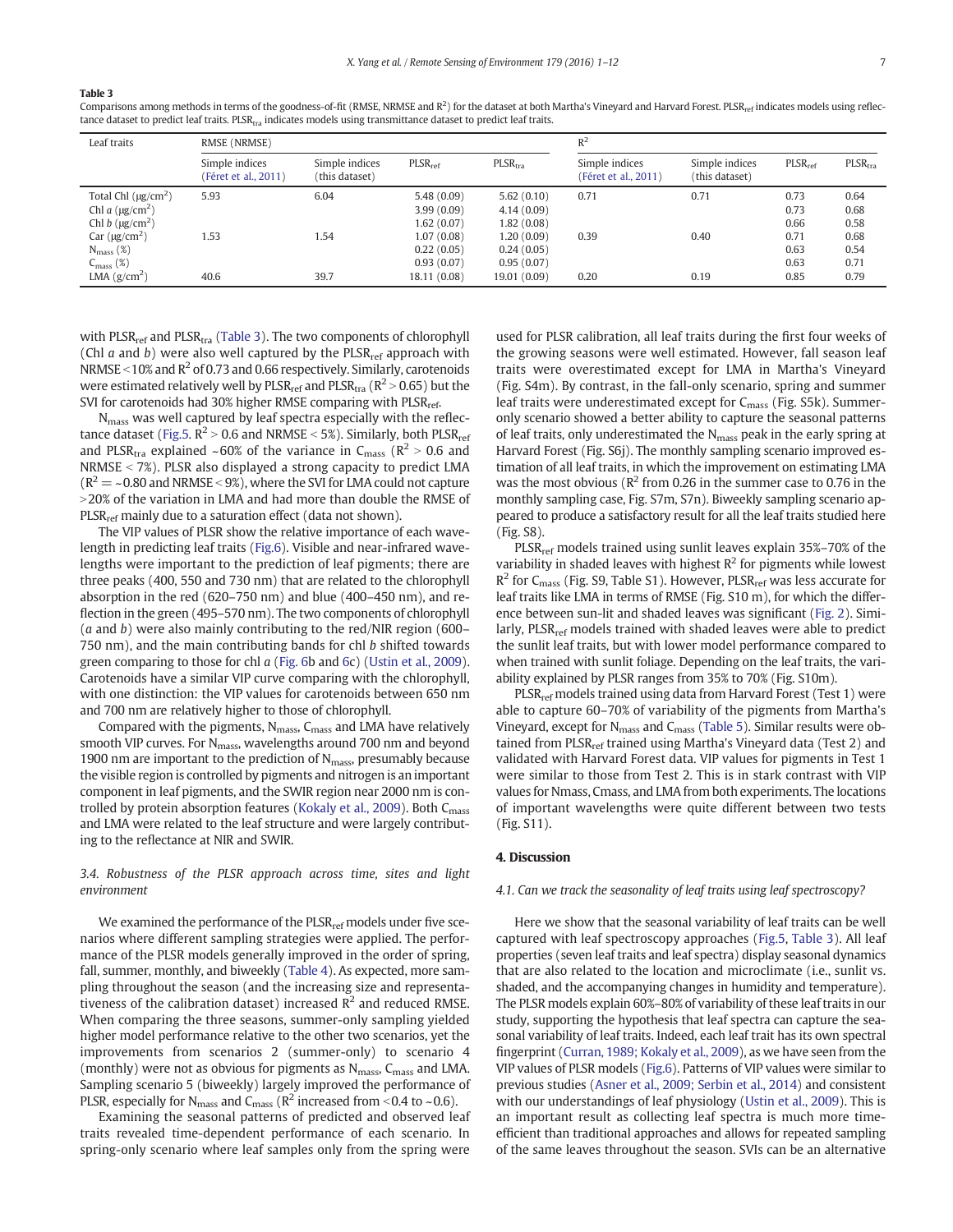$\overline{20}$ 

Predicted CAR( $\mu$ g/cm<sup>2</sup>)

48 50<br>Predicted TOTC(%)

Predicted CHLA( $\mu$ g/cm<sup>2</sup>)



**Fig. 5.** Comparisons between the observed leaf traits and predicted traits from PLSR<sub>ref</sub>. For detailed statistics, refer to Tables 2 and 3. Observations are from the independent validation<br>dataset selected using the Kenn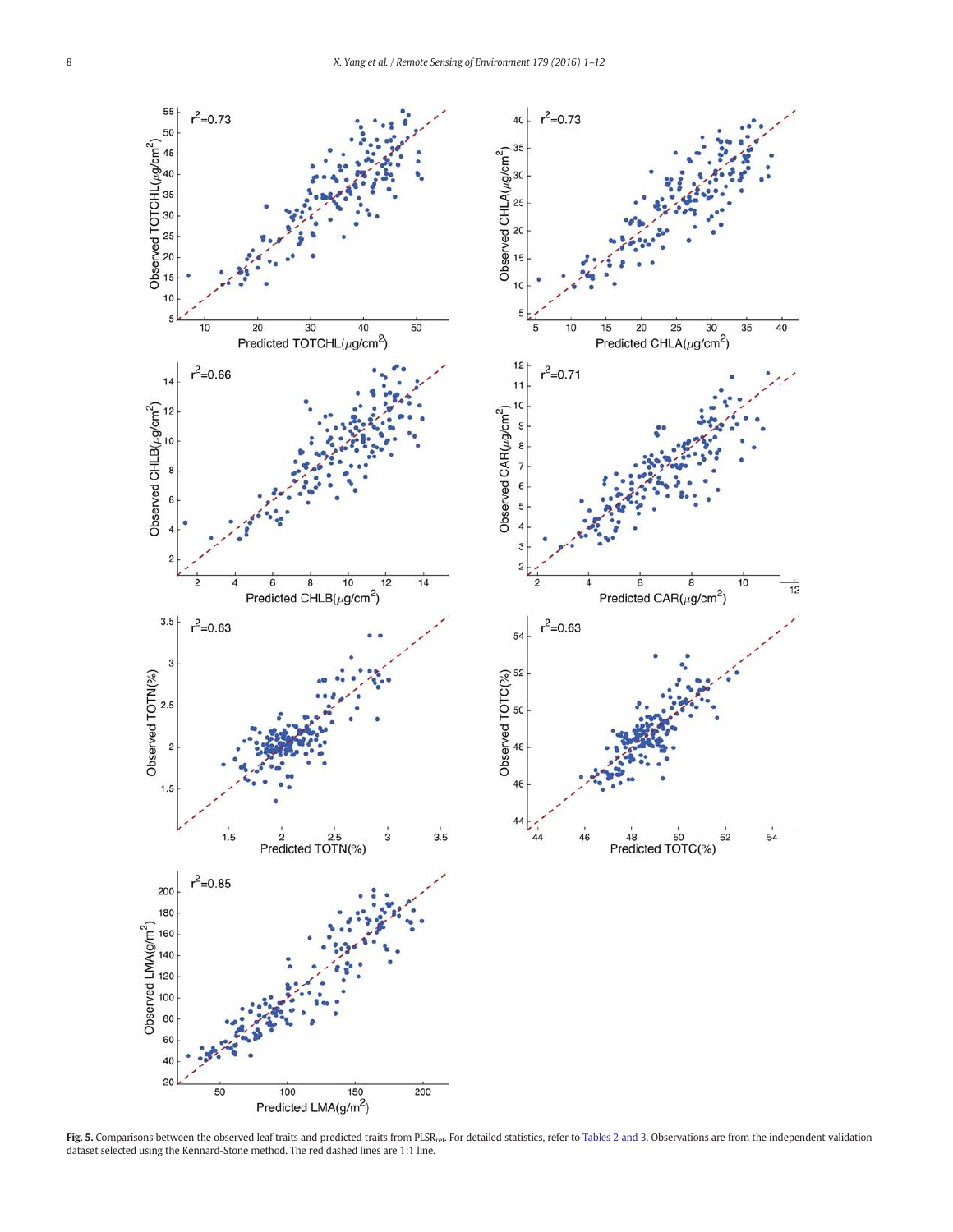

Fig. 6. Relative importance of each wavelength in variable importance on projection (VIP). VIP values from PLSR<sub>tref</sub> and PLSR<sub>tra</sub> are on the right and left, respectively.

for the estimation of total chlorophyll concentration when there are limits on available instruments or, for example, using two-band LED sensors (e.g. Garrity, Vierling, & Bickford, 2010; Ryu et al., 2010). The result also has implications for the current and future use of field spectrometers that measure leaf or canopy reflectance at high temporal frequency (e.g., Hilker et al., 2009). Our well-calibrated PLSR models can be used on leaf reflectance to track the seasonality of multiple leaf traits in temperate deciduous forests.

The tests on the robustness of leaf spectra-trait relationships suggested that the overlap between the training dataset and an independent validation dataset is important for a good prediction. Traditionally, the development of the leaf traits-spectra relationship has been focused on a single time point, typically mid-season and mature leaves. Summer mature leaves displayed higher pigments concentration and LMA, while lower N<sub>mass</sub> compared with young leaves (Fig. 1, Fig. 2). In addition, the corresponding leaf spectra were significantly different (Fig. 4). We have shown here that if we apply an empirical relationship between spectra and traits derived from one period (for example, summer) to another (spring or fall), leaf traits will likely be over or under-estimated (Fig. S4–S6). These findings mirror that observed by McKown, Guy, Azam, Drewes, and Quamme, 2013 which used traditional trait measurements across key phenophases of a temperate forest species, Populus trichocarpa, to show that the direction and magnitude of many trait-trait relationships is strongly tied to phenological state and can change over a season. However, we have also illustrated that with proper calibration, we can adequately characterize the seasonality of a range of leaf traits, despite the impacts of phenology, which is critical for monitoring ecosystems and informing large-scale modeling activities (Table 5).

VIP values can help to explain the prediction power of PLSR models. For example, in the case of PLSR models trained with data from one site to predict another (Tests 1 & 2), VIP values of leaf pigments overlap

Table 4

Performance of all scenarios (spring, summer, fall, monthly, and biweekly) in terms of the goodness-of-fit (RMSE, R<sup>2</sup>).

| Leaf traits                         | <b>RMSE</b> |        |       |         |          | $R^2$  |        |      |         |          |
|-------------------------------------|-------------|--------|-------|---------|----------|--------|--------|------|---------|----------|
|                                     | Spring      | Summer | Fall  | Monthly | Biweekly | Spring | Summer | Fall | Monthly | Biweekly |
| Total Chl $(\mu g/cm^2)$            | 8.64        | 6.64   | 7.23  | 6.32    | 5.66     | 0.60   | 0.70   | 0.72 | 0.73    | 0.77     |
| Chl a $(\mu g/cm^2)$                | 5.97        | 4.75   | 5.25  | 4.65    | 4.15     | 0.63   | 0.72   | 0.72 | 0.73    | 0.78     |
| Chl $b$ ( $\mu$ g/cm <sup>2</sup> ) | 2.73        | 1.92   | 2.06  | 1.89    | 1.69     | 0.48   | 0.67   | 0.69 | 0.69    | 0.73     |
| Car $(\mu g/cm^2)$                  | 1.71        | 1.31   | 1.29  | 1.22    | 1.12     | 0.48   | 0.65   | 0.69 | 0.69    | 0.73     |
| $N_{mass}$ (%)                      | 1.62        | 0.42   | 0.51  | 0.37    | 0.29     | 0.08   | 0.36   | 0.07 | 0.36    | 0.62     |
| $C_{\text{mass}}(\%)$               | 1.59        | 1.71   | 1.74  | 1.26    | 1.03     | 0.20   | 0.21   | 0.19 | 0.39    | 0.56     |
| LMA $(g/cm2)$                       | 61.13       | 27.17  | 24.86 | 21.78   | 18.76    | 0.13   | 0.71   | 0.75 | 0.79    | 0.85     |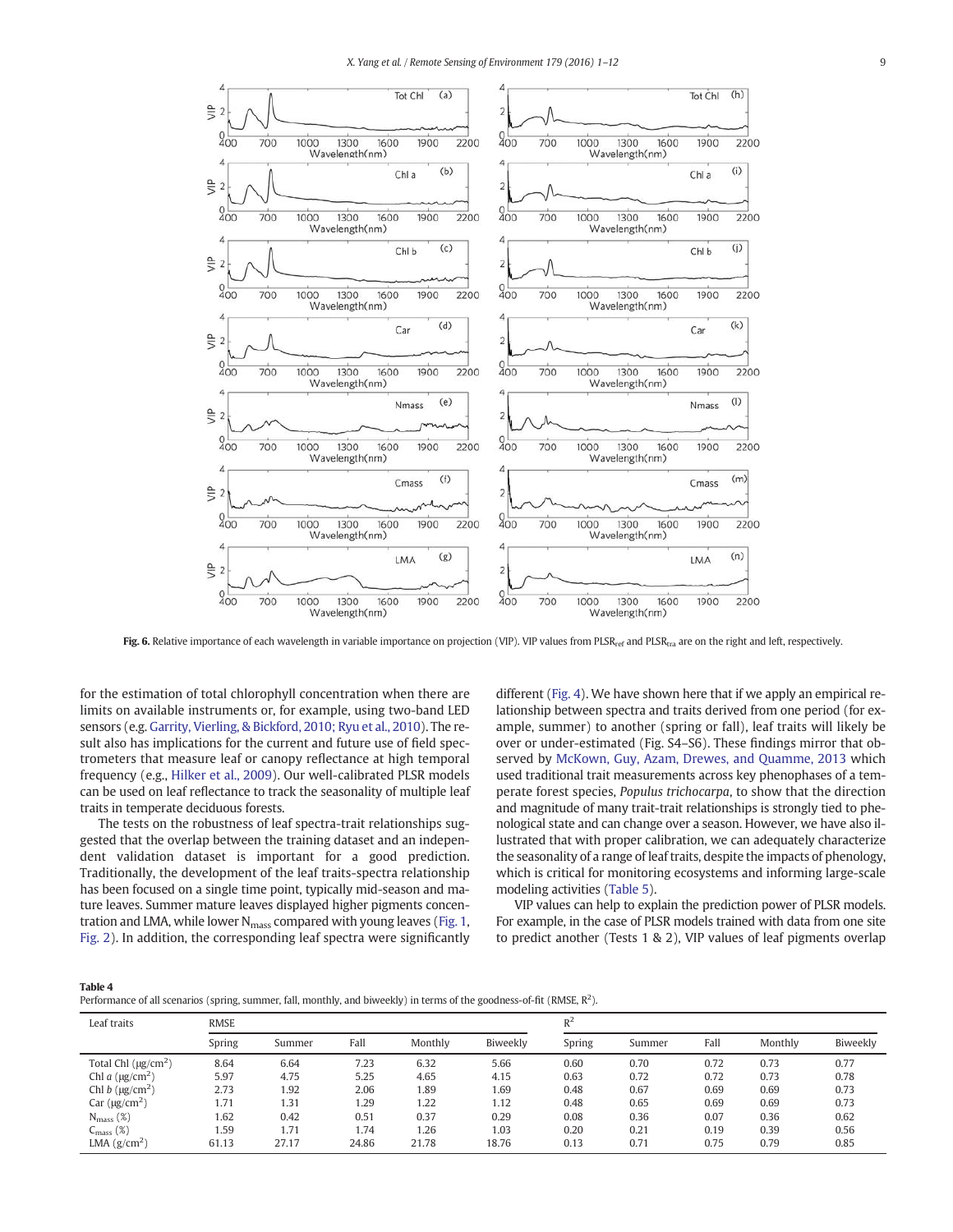# Table 5

Performance of PLSR reflectance models that were calibrated using data from one site and validated using data from the other site.

| Leaf traits              | <b>RMSE</b>         |                     | $R^2$               |                     |  |
|--------------------------|---------------------|---------------------|---------------------|---------------------|--|
|                          | $MV \rightarrow HF$ | $HF \rightarrow MV$ | $MV \rightarrow HF$ | $HF \rightarrow MV$ |  |
| Total Chl $(\mu g/cm^2)$ | 6.17                | 7.44                | 0.72                | 0.67                |  |
| Chl a $(\mu g/cm^2)$     | 4.39                | 5.29                | 0.73                | 0.69                |  |
| Chl b $(\mu g/cm^2)$     | 1.85                | 1.99                | 0.68                | 0.66                |  |
| Car $(\mu g/cm^2)$       | 1.19                | 1.54                | 0.59                | 0.59                |  |
| $N_{mass}$ (%)           | 0.56                | 0.72                | 0.29                | 0.20                |  |
| $C_{\rm mass}$ (%)       | 2.89                | 2.90                | 0.10                | 0.23                |  |
| LMA $(g/cm^2)$           | 35.62               | 59.45               | 0.60                | 0.72                |  |

well, indicating both sites share similar wavelength regions (Fig. S11). As a result, cross-site prediction of leaf pigments showed reasonable accuracy (Table 5). It also has important implications for the design of multiband sensors and imagers as it can select the wavelengths that are most useful for the leaf traits of interest (Nijland et al., 2014; Ryu et al., 2010).

The variability of our seven leaf traits was not equally captured (Table 3). The absorption features of pigments are well understood and clearly represented in the VIP value plots (Fig. 6). While for  $C_{\rm mass}$ and N<sub>mass</sub>, although there have been studies on the possible linkage between certain components in the leaves (e.g., protein, cellulose) and leaves' optical properties, the impact on leaf spectra is is less pronounced in any single spectral range as compared with pigments and instead is more generally spread across the visible and shortwave infrared spectral regions (Curran, 1989; Kokaly et al., 2009). This may partly explain the less accurate PLSR models for the  $C_{\text{mass}}$  and  $N_{\text{mass}}$ . Moreover, in fresh leaves the spectral absorption by proteins can be partially obscured by water absorption, which can impact the performance of statistical (e.g. PLSR, SVIs) and other spectral inversion approaches, such as radiative transfer models (RTMs).

As expected, the PLSR approach, which can exploit the full spectrum information to estimate leaf traits performed better than traditional SVIs (Table 3). While SVIs that were calibrated with extensive datasets displayed a similar performance to PLSR in estimating total chlorophyll concentration, we observed better performance of PLSR for the carotenoids and LMA. Calibrating SVIs with our own datasets did not improve their performance. In addition, we calculated the correlation coefficient (r) of all possible two-band SVIs with total chlorophyll, carotenoids, and LMA (Fig. S13). We found that the highest correlation (in terms of the absolute value of r) between the SVIs and three leaf traits are  $-0.8$ ,  $-0.7$ , and  $-0.65$ , respectively. This suggests that the variability of leaf traits in our dataset was not fully captured by the SVIs, despite that our dataset covering a broad ranges of values observed by others (Féret et al., 2011). Incorporating more datasets to the calibration of simple indices could potentially improve the performance of these methods, but will not alleviate the saturation issue that is pervasive when using simple SVIs, especially for LMA.

As the applications of leaf spectra-traits relationship become more common, we argue that a standardized protocol to calibrate and validate PLSR-type models is needed. This includes independent validation to avoid evaluating model performance against the calibration dataset itself and a method to choose the optimal number of PLSR components to prevent overfitting (Serbin et al., 2014; Wu et al., 2016b). A globally relevant algorithm for leaf traits that can be used by ground spectral observations (Hilker, Nesic, Coops, & Lessard, 2010), upcoming (e.g., EnMAP; Guanter et al., 2015) or existing or planned satellite missions such as NASA's HyspIRI mission (such as https://hyspiri.jpl.nasa. gov/; Lee et al., 2015) hinges on a rigorously-tested method and on datasets covering a wide range of variations in leaf traits.

## 4.2. The implications for field sampling strategy

The time-series of leaf traits we presented here showed the critical time windows to capture trait seasonality. These patterns are similar

to observations on other temperate species (e.g. McKown et al. (2013)). Extensive field sampling is laborious and expensive and the continual question in plant ecology is "how much is good enough?" Since the measurements of leaf spectral properties are less laborintensive (and non-destructive) compared with the measurements of most leaf traits, we explored how many destructive measurements of leaf traits were needed to calibrate the models using full leaf spectra. For example, LMA showed dramatic changes in the early season, thus the sampling and calibration process needs to include the data at this critical phenophase (Fig. 2a). Similarly,  $N_{\rm mass}$  was relatively stable in the mid season, and most of the variations occurred in the beginning and end of season, which makes the sampling at these time points important (Fig. 2b). This explains why our comparisons that only considered the variability of leaf traits in the summer showed poorer performance, as compared to a model capturing the full seasonal variability Therefore, monthly and even biweekly sampling should be considered, at least for the four temperate deciduous species examined in this study.

#### 4.3. Broad implications of using leaf spectroscopy for ecological studies

Understanding the seasonality of leaf traits has recently gained attention as an effort to improve our modeling of terrestrial carbon and water cycles (Bauerle et al., 2012; Grassi, Vicinelli, Ponti, Cantoni, & Magnani, 2005; Medvigy, Jeong, Clark, Skowronski, & Schäfer, 2013). For example, in the Community Land Model,  $N<sub>mass</sub>$  and LMA control the maximum rate of carboxylation,  $V_{\text{cmax}}$ , which is highly variable temporally and across different species and light environments (Oleson, Lawrence, Bonan, et al., 2013). Our time-series of  $N_{\rm mass}$  capture two important features: (1) the seasonal peak at the beginning of the spring, suggesting that nitrogen was allocated to the leaves early in the season. As leaves matured, other types of elements such as carbon accumulated at a faster rate, resulting in an increase of  $C_{\text{mass}}$  relative to  $N_{\text{mass}}$  ratio. (2) A decline of  $N_{\rm mass}$  by the end of the season.  $N_{\rm mass}$  and LMA was relatively stable at both sites during the summer (Fig. 2a and b), thus leaf age does not appear to be affecting the nitrogen concentration during the peak season (Field & Mooney, 1983). This finding as that of others (McKown et al., 2013; Wilson et al., 2000) highlights the importance of tracking the seasonality of leaf traits, and our work demonstrates that leaf spectroscopy can provide a rapid means to routinely measure leaf traits. Importantly, these results highlight that spectroscopy observations can provide key information on the individual differences in multiple leaf traits that can feed into ecosystem models (Medvigy, Wofsy, Munger, Hollinger, & Moorcroft, 2009) or be used to test key ecological hypotheses (Rowland et al., 2015). Our results suggest the important capability of monitoring ecosystem dynamics across a range of spatial and temporal scales with hyperspectral observations from leaves, towers, as well as with new instruments mounted on unmanned and piloted aircraft and satellite platforms (Asner & Martin, 2008; Hilker et al., 2010; Yang et al., 2014; Yang et al., 2015).

#### 5. Conclusion

This paper presents a comprehensive study of the relationship between leaf spectra and foliar traits across varying leaf developmental stages, sites, and light environment using a near weekly dataset of seven leaf traits and spectra at two sites. A Partial Least Square Regression (PLSR) modeling approach, after proper calibration with leaf traits from different times of the season, showed a strong capacity to quantify the seasonal variation of leaf traits within and across sites. The robustness of a PLSR model largely depends on the overlap of leaf trait ranges between the calibration dataset and the dataset to be estimated, and extrapolation outside the ranges of the calibration dataset can result in a significant error. We found that biweekly sampling of leaf traits and spectra would provide a robust PLSR model to estimate the seasonal variations of leaf traits. This work demonstrated the capability of leaf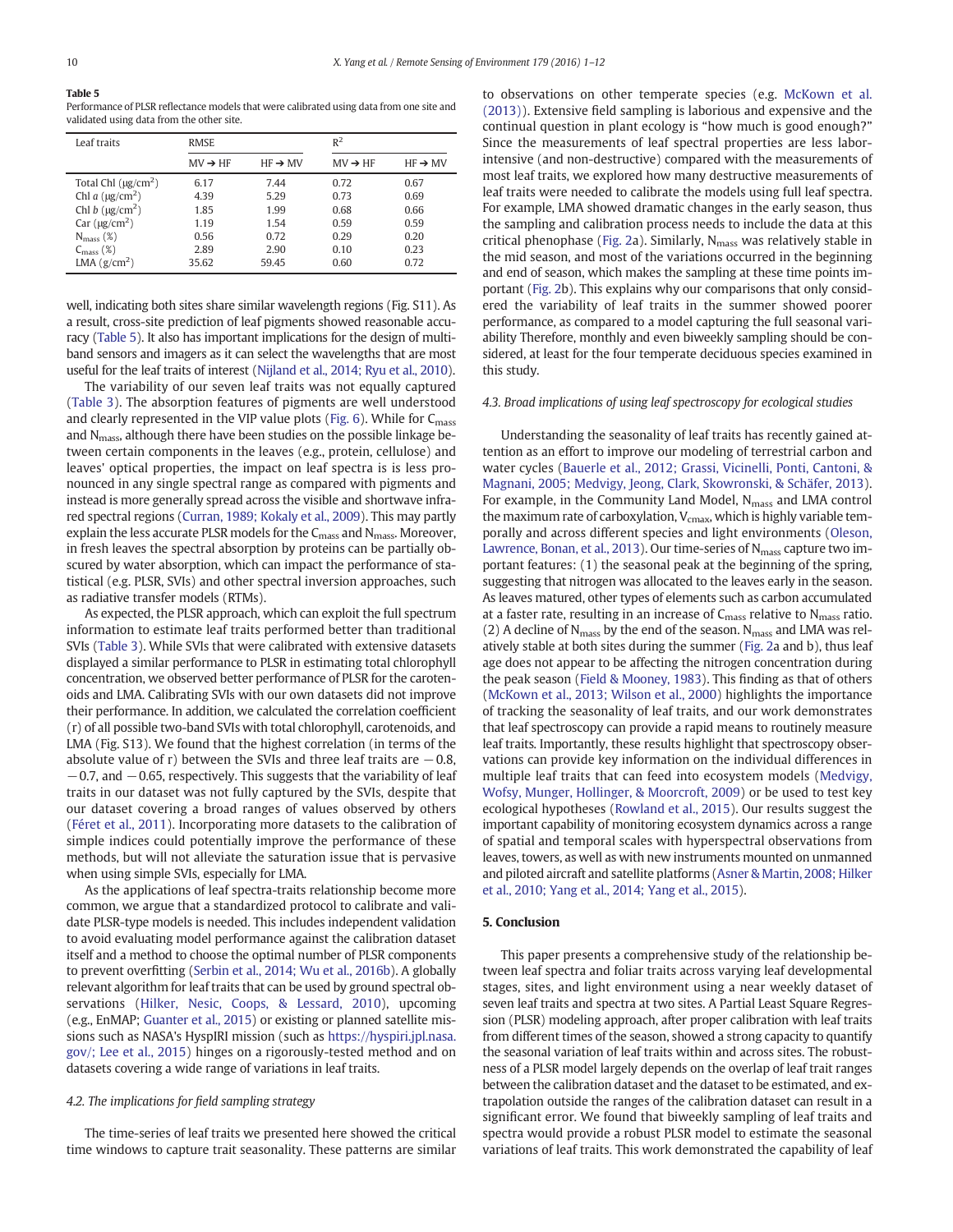spectra to track seasonally varying leaf traits, and thus supports the use of automated field spectrometers, airborne and satellite hyperspectral sensors to track leaf traits repeatedly throughout the season and across broad regions (Roberts, Quattrochi, Hulley, Hook, & Green, 2012; Singh, Serbin, McNeil, Kingdon, & Townsend, 2015; Yang et al., 2015).

#### Acknowledgements

We thank Katie Laushman, Lakiah Clark, Skyler Hackley, Rui Zhang, Kate Morkeski, Mengdi Cui, Marc Mayes and Tim Savas for assisting with fieldwork. We thank Matthew Erickson, Marshall Otter, Rich McHorney, Jane Tucker and Sam Kelsey from the Marine Biological Laboratory for the help with labwork.We also thank the Harvard Forest, the Manuel F. Correllus State Forest, Nature's Conservancy Hoft Farm Preserve and Mr. Colbert for the permission to use the forests for research. This research was supported by the Brown University—Marine Biological Laboratory graduate program in Biological and Environmental Sciences, and Marine Biological Laboratory start-up funding for JT. JT was also partially supported by the U.S. Department of Energy (DOE) Office of Biological and Environmental Research grant DE-SC0006951 and the National Science Foundation grants DBI-959333 and AGS-1005663. SPS was supported in part by the U.S. DOE contract No. DE-SC00112704 to Brookhaven National Laboratory. JW was supported by the NASA Earth and Space Science Fellowship (NESSF2014).

#### Appendix A. Supplementary data

Supplementary data to this article can be found online at http://dx. doi.org/10.1016/j.rse.2016.03.026.

#### References

- Asner, G., & Martin, R. (2008). Spectral and chemical analysis of tropical forests: Scaling from leaf to canopy levels. Remote Sensing of Environment, 112, 3958–3970.
- Asner, G. P., & Vitousek, P. M. (2005). Remote analysis of biological invasion and biogeochemical change. Proceedings of the National Academy of Sciences of the United States of America, 102, 4383–4386.
- Asner, G. P., Martin, R. E., Ford, A., Metcalfe, D., & Liddell, M. (2009). Leaf chemical and spectral diversity in Australian tropical forests. Ecological Applications, 19, 236–253.
- Bauerle, W. L., Oren, R., Way, D. A., Qian, S. S., Stoy, P. C., Thornton, P. E., ... Reynolds, R. F. (2012). Photoperiodic regulation of the seasonal pattern of photosynthetic capacity and the implications for carbon cycling. Proceedings of the National Academy of Sciences, 109, 8612–8617.
- Belanger, M., Miller, J., & Boyer, M. (1995). Comparative relationships between some red edge parameters and seasonal leaf chlorophyll concentrations. Canadian Journal of Remote Sensing, 21, 16–21.
- Bonan, G. B., Oleson, K. W., Fisher, R. A., Lasslop, G., & Reichstein, M. (2012). Reconciling leaf physiological traits and canopy flux data: Use of the TRY and FLUXNET databases in the Community Land Model version 4. Journal of Geophysical Research: Biogeosciences, 117, G02026.
- Couture, J. J., Serbin, S. P., & Townsend, P. A. (2013). Spectroscopic sensitivity of real-time, rapidly induced phytochemical change in response to damage. New Phytologist, 198, 311–319.
- Curran, P. J. (1989). Remote sensing of foliar chemistry. Remote Sensing of Environment, 30, 271–278.
- Demmig-Adams, B., & Adams, W. W. (2000). Photosynthesis: Harvesting sunlight safely. Nature, 403, 371–374.
- Dillen, S. Y., de Beeck, M. O., Hufkens, K., Buonanduci, M., & Phillips, N. G. (2012). Seasonal patterns of foliar reflectance in relation to photosynthetic capacity and color index in two co-occurring tree species, Quercus rubra and Betula papyrifera. Agricultural and Forest Meteorology, 160, 60–68.
- Eckstein, R. L., Karlsson, P. S., & Weih, M. (1999). Leaf life span and nutrient resorption as determinants of plant nutrient conservation in temperate-arctic regions. New Phytologist, 143, 177–189.
- Ellsworth, D. S., & Reich, P. B. (1993). Canopy structure and vertical patterns of photosynthesis and related leaf traits in a deciduous forest. Oecologia, 96, 169–178.
- Evans, J. (1989a). Photosynthesis and nitrogen relationships in leaves of C3 plants. Oecologia, 78, 9–19.
- Evans, J. (1989b). Partitioning of nitrogen between and within leaves grown under different irradiances. Australian Journal of Plant Physiology, 16(6), 533-548.
- Féret, J. -B., François, C., Gitelson, A., Asner, G. P., Barry, K. M., Panigada, C., ... Jacquemoud, S. (2011). Optimizing spectral indices and chemometric analysis of leaf chemical properties using radiative transfer modeling. Remote Sensing of Environment, 115, 2742–2750.
- Field, C., & Mooney, H. A. (1983). Leaf age and seasonal effects on light, water, and nitrogen use efficiency in a California shrub. Oecologia, 56, 348–355.
- Fisher, J., & Mustard, J. (2007). Cross-scalar satellite phenology from ground, Landsat, and MODIS data. Remote Sensing of Environment, 109, 261-273.
- Foster, D., Hall, B., Barry, S., Clayden, S., & Parshall, T. (2002). Cultural, environmental and historical controls of vegetation patterns and the modern conservation setting on the island of Martha's Vineyard, USA. Journal of Biogeography, 29, 1381–1400.
- Garrity, S. R., Vierling, L. A., & Bickford, K. (2010). A simple filtered photodiode instrument for continuous measurement of narrowband NDVI and PRI over vegetated canopies. Agricultural and Forest Meteorology, 150, 489–496.
- Grassi, G., Vicinelli, E., Ponti, F., Cantoni, L., & Magnani, F. (2005). Seasonal and interannual variability of photosynthetic capacity in relation to leaf nitrogen in a deciduous forest plantation in northern Italy. Tree Physiology, 25, 349–360.
- Guanter, L., Kaufmann, H., Segl, K., Foerster, S., Rogass, C., Chabrillat, S., Kuester, T., Hollstein, A., Rossner, G., & Chlebek, C. (2015). The EnMAP spaceborne imaging spectroscopy mission for earth observation. Remote Sensing, 7, 8830–8857.
- Hilker, T., Coops, N. C., Coggins, S. B., Wulder, M. A., Brownc, M., Black, T. A., ... Lessard, D. (2009). Detection of foliage conditions and disturbance from multi-angular high spectral resolution remote sensing. Remote Sensing of Environment, 113, 421–434.
- Hilker, T., Nesic, Z., Coops, N. C., & Lessard, D. (2010). A new, automated, multiangular radiometer instrument for tower-based observations of canopy reflectance (Amspec Ii). Instrumentation Science & Technology, 38, 319–340.
- Huete, A., Didan, K., Miura, T., Rodriguez, E. P., Gao, X., & Ferreira, L. G. (2002). Overview of the radiometric and biophysical performance of the MODIS vegetation indices. Remote Sensing of Environment, 83, 195–213.
- Jacquemoud, S., & Baret, F. (1990). PROSPECT: A model of leaf optical properties spectra. Remote Sensing of Environment, 34, 75–91.
- Kattge, J., Díaz, S., Lavorel, S., Prentice, I. C., Leadley, P., Bönisch, G., ... Wirth, C. (2011). TRY — A global database of plant traits. Global Change Biology, 17, 2905–2935.
- Kennard, R. W., & Stone, L. A. (1969). Computer aided design of experiments. Technometrics, 11, 137–148.
- Kokaly, R. F., Asner, G. P., Ollinger, S. V., Martin, M. E., & Wessman, C. A. (2009). Characterizing canopy biochemistry from imaging spectroscopy and its application to ecosystem studies. Remote Sensing of Environment, 113, S78–S91.
- Laisk, A., Nedbal, L., & Govindjee (2009). Photosynthesis in silico: Understanding complexity from molecules to ecosystems. Springer Science & Business Media.
- Lee, C. M., Cable, M. L., Hook, S. J., Green, R. O., Ustin, S. L., Mandl, D. J., & Middleton, E. M. (2015). An introduction to the NASA Hyperspectral InfraRed Imager (HyspIRI) mission and preparatory activities. Remote Sensing of Environment, 167, 6–19.
- Lewandowska, M., & Jarvis, P. (1977). Changes in chlorophyll and carotenoid content, specific leaf area and dry weight fraction in Sitka spruce, in response to shading and season. New Phytologist, 79, 247–256.
- Lichtenthaler, H. K., & Buschmann, C. (2001). Chlorophylls and carotenoids: Measurement and characterization by UV–VIS spectroscopy. Current protocols in food analytical chemistry. John Wiley & Sons, Inc.
- McKown, A. D., Guy, R. D., Azam, M. S., Drewes, E. C., & Quamme, L. K. (2013). Seasonality and phenology alter functional leaf traits. Oecologia, 172, 653–665.
- Medvigy, D., Jeong, S. -J., Clark, K. L., Skowronski, N. S., & Schäfer, K. V. R. (2013). Effects of seasonal variation of photosynthetic capacity on the carbon fluxes of a temperate deciduous forest. Journal of Geophysical Research: Biogeosciences, 118, 1703–1714.
- Medvigy, D., Wofsy, S. C., Munger, J. W., Hollinger, D. Y., & Moorcroft, P. R. (2009). Mechanistic scaling of ecosystem function and dynamics in space and time: Ecosystem demography model version 2. Journal of Geophysical Research: Biogeosciences, 114, G01002. http://dx.doi.org/10.1029/2008JG000812.
- Mehmood, T., Liland, K. H., Snipen, L., & Sæbø, S. (2012). A review of variable selection methods in partial least squares regression. Chemometrics and Intelligent Laboratory Systems, 118, 62–69.
- Niinemets, U. (2007). Photosynthesis and resource distribution through plant canopies. Plant Cell and Environment, 30(9), 1052–1071.
- Nijland, W., de Jong, R., de Jong, S. M., Wulder, M. A., Bater, C. W., & Coops, N. C. (2014). Monitoring plant condition and phenology using infrared sensitive consumer grade digital cameras. Agricultural and Forest Meteorology, 184, 98–106.
- Oleson, K. W., Lawrence, D. M., Bonan, G. B., Flanner, M. G., Kluzek, E., Lawrence, P. J., Zeng, X. (2013). Technical Description of version 4.5 of the Community Land Model (CLM). Ncar Technical Note NCAR/TN-503  $+$  STR. National Center for Atmospheric Research, Boulder, CO,. http://dx.doi.org/10.5065/D6RR1W7M.
- Poorter, H., Niinemets, Ü., Poorter, L., Wright, I. J., & Villar, R. (2009). Causes and consequences of variation in leaf mass per area (LMA): A meta-analysis. New Phytologist, 182, 565–588.
- Richardson, A. D., Duigan, S. P., & Berlyn, G. P. (2002). An evaluation of noninvasive methods to estimate foliar chlorophyll content. New Phytologist, 153, 185–194.
- Roberts, D. A., Quattrochi, D. A., Hulley, G. C., Hook, S. J., & Green, R. O. (2012). Synergies between VSWIR and TIR data for the urban environment: An evaluation of the potential for the Hyperspectral Infrared Imager (HyspIRI) Decadal Survey mission. Remote Sensing of Environment, 117, 83–101.
- Rowland, L., da Costa, A. C. L., Galbraith, D. R., Oliveira, R. S., Binks, O. J., Oliveira, A. A. R., ... Meir, P. (2015). Death from drought in tropical forests is triggered by hydraulics not carbon starvation. Nature, 528(7580), 119–122. http://dx.doi.org/10.1038/ nature15539.
- Ryu, Y., Baldocchi, D. D., Verfaillie, J., Ma, S., Falk, M., Ruiz-Mercado, I., ... Sonnentag, O. (2010). Testing the performance of a novel spectral reflectance sensor, built with light emitting diodes (LEDs), to monitor ecosystem metabolism, structure and function. Agricultural and Forest Meteorology, 150, 1597–1606.
- Schimel, D., Pavlick, R., Fisher, J. B., Asner, G. P., Saatchi, S., Townsend, P., ... Cox, P. (2015). Observing terrestrial ecosystems and the carbon cycle from space. Global Change Biology, 21, 1762–1776.
- Schneider, C. A., Rasband, W. S., & Eliceiri, K. W. (2012). NIH image to ImageJ: 25 years of image analysis. Nature Methods, 9, 671–675.